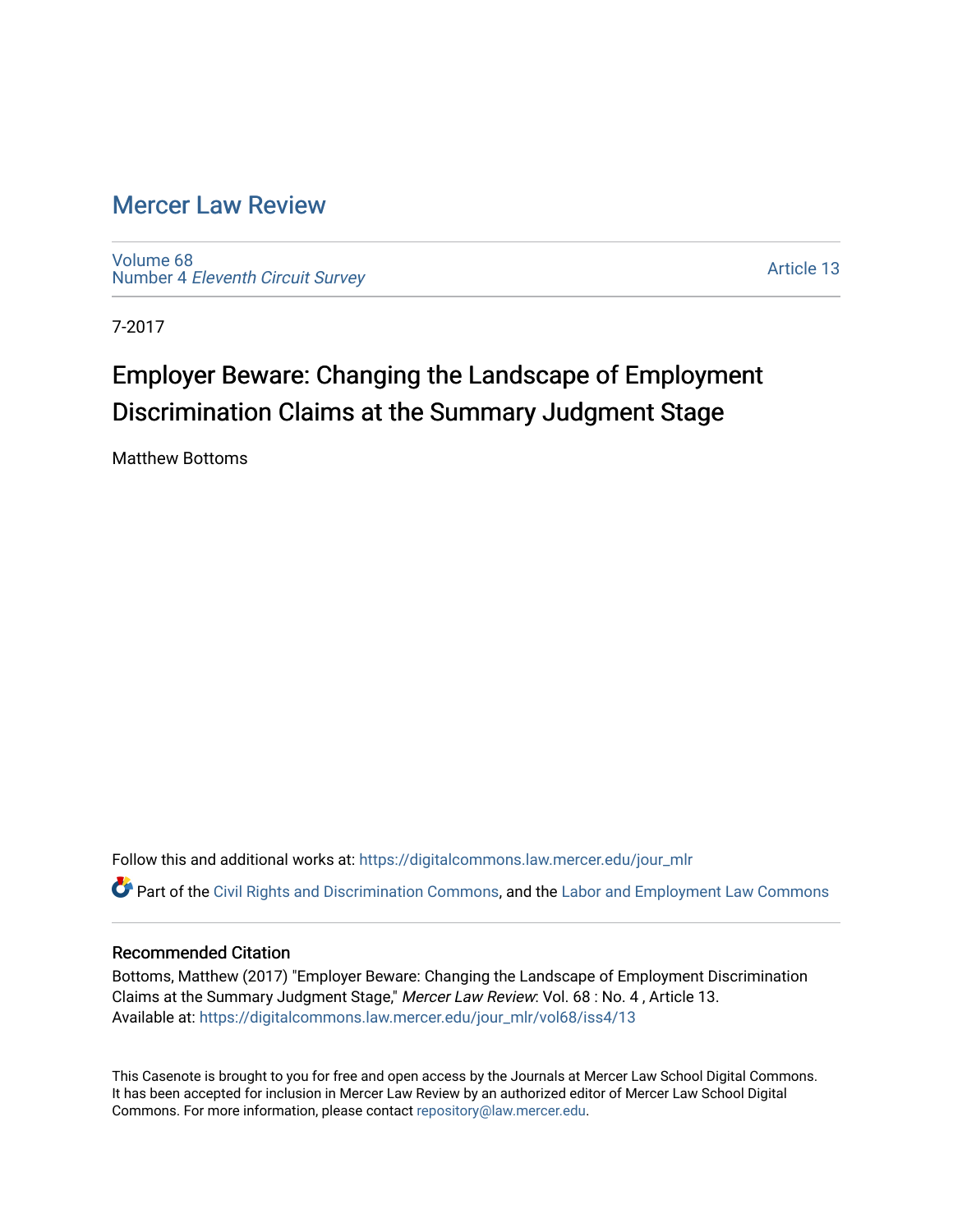# **Casenote**

# **Employer Beware: Changing the Landscape of Employment Discrimination Claims at the Summary Judgment Stage\***

### **I.** INTRODUCTION

In *Quigg v. Thomas County School District,'* the United States Court of Appeals for the Eleventh Circuit changed the summary judgment framework for mixed-motive employment discrimination cases. The ruling in *Quigg* will affect both employers and employees and will lead to more mixed-motive discrimination claims reaching the jury, rather than being dismissed through summary judgment. The newly-adopted framework takes the burden-shifting standard out of summary judgment, and many commentators consider it a much more plaintifffriendly framework.<sup>2</sup> Under the new framework, in order to survive a motion for summary judgment on a mixed-motive discrimination claim, all the plaintiff must do is show that a protected characteristic was a "motivating factor" for an adverse employment action.<sup>3</sup> This standard is significantly lower than the standard that was previously used in the

<sup>\*</sup>I owe a great deal of gratitude to Professor John P. Cole. Between our conversations about the Cubs winning the World Series and **SEC** football, he provided insight into both the fundamental elements and intricate parts of employment discrimination law. His guidance and expertise made this Casenote possible.

**<sup>1.</sup>** 814 **F.3d 1227** (11th Cir. **2016).**

<sup>2.</sup> *Id.* at 1240. *See, e.g.,* Christopher **J.** Emden, *Subverting Rule 56? McDonnell Douglas, White v. Baxter Healthcare Corp., and the Mess of Summary Judgment in Mixed-Motive Cases, 1 WM.* **&** MARY Bus. L. REV. **139,** 141 (2010)

*<sup>3.</sup> Quigg,* 814 **F.3d** at **1239.**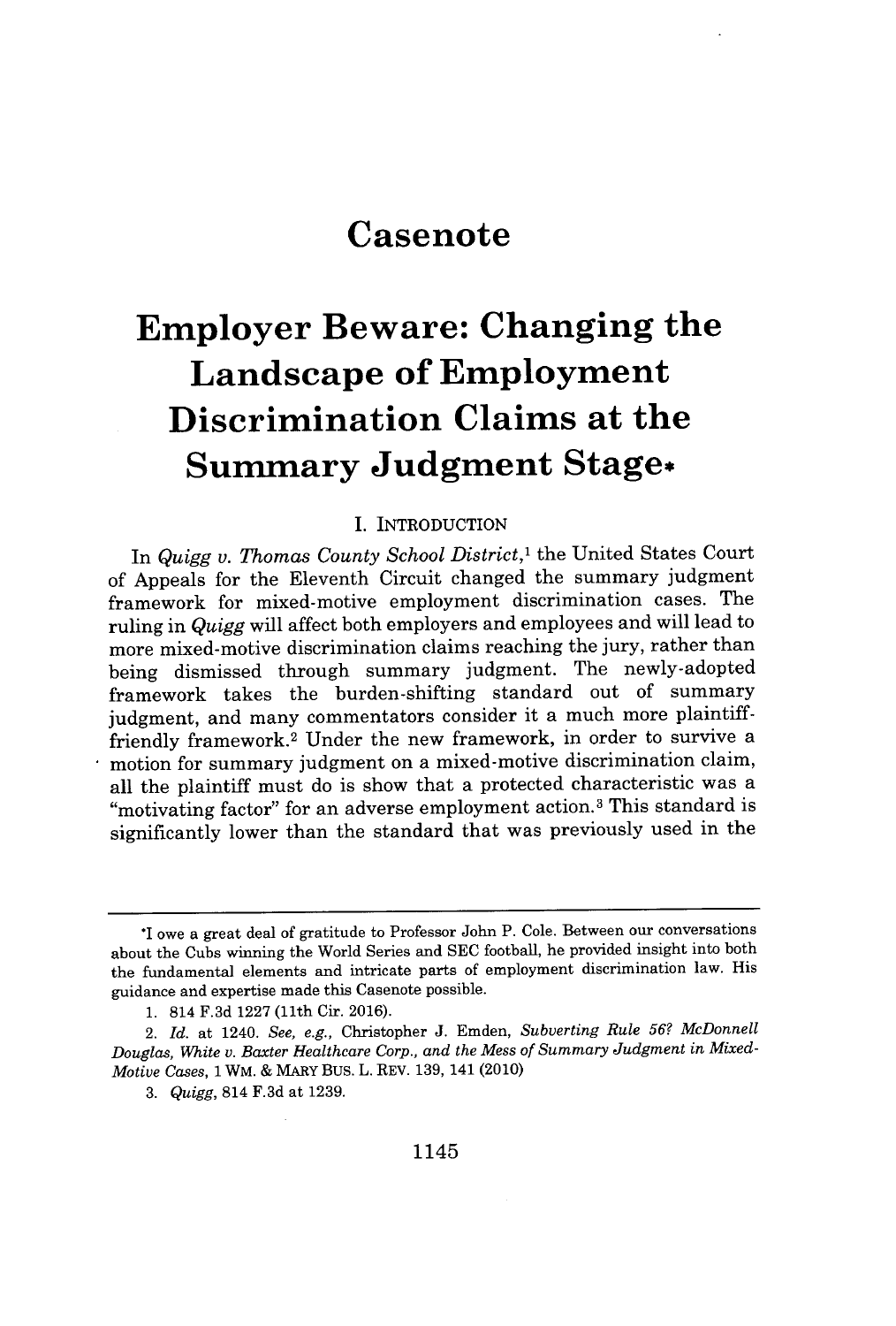Eleventh Circuit,<sup>4</sup> and it does not force the plaintiff to point to one "true" reason that led to the employment discrimination.5

## II. FACTUAL **BACKGROUND**

In **2007,** Linda Quigg (Quigg) became the superintendent for the Thomas County School District in Thomasville, Georgia. In appointing Quigg, the Thomas County School Board (School Board) gave her a threeyear contract. In **2008,** the School Board extended her contract **by** one year, with the contract expiring in 2011. Although Quigg received satisfactory or above-satisfactory performance ratings **by** the School Board during these years, a tumultuous relationship existed between Quigg and members of the School Board. In one instance, Quigg openly supported opponents of current School Board members during elections. In addition, other members of the school district had ethics concerns regarding Quigg's administration of school programs.<sup>6</sup>

The School Board, which was made up of seven people, was set to meet in February 2011 to discuss the possibility of renewing Quigg's contract for another year. Prior to this meeting, two members of the School Board, Scott Morgan (Morgan) and Mark Nesmith (Nesmith) had approached Quigg to discuss her role within the school district. Morgan and Nesmith advised Quigg that she should consider getting a male assistant superintendent in order to "handle" things. After Quigg refused the suggestion, Morgan and Nesmith voiced their opinion to both Quigg and other employees of the school district that it was time for a male to take over as superintendent. At Quigg's contract renewal meeting, the School Board voted five-to-two against Quigg. Morgan and Nesmith were among the people that voted against Quigg. After the vote, Nancy (Hiers), who also voted against Quigg, told a school district employee that she had voted against Quigg because she believed a male was needed for the **job. <sup>7</sup>**

Following the vote against Quigg, the School Board relieved Quigg of her duties as superintendent.<sup>8</sup> Quigg then filed both a Title VII claim under the Civil Rights Act of 19649 and a discrimination and retaliation claim under Section **1983.10** Quigg named as defendants the School District and all the board members who had voted against her.<sup>11</sup> Quigg

**10.** 42 **U.S.C. § 1983** (2012).

*<sup>4.</sup> See* Walker v. Mortham, **158 F.3d 1177** (11th Cir. **1998).**

**<sup>5.</sup>** *See* White v. Baxter Healthcare Corp., **533 F.3d 381, 397** (6th Cir. **2008).**

**<sup>6.</sup>** *Quigg,* 814 **F.3d** at **1233.**

*<sup>7.</sup> Id. at* 1233-34.

**<sup>8.</sup>** *Id. at* 1234.

**<sup>9.</sup>** 42 **U.S.C. §§** 2000e to 2000e.17 (2012).

**<sup>11.</sup>** *Quigg,* 814 **F.3d** at 1234.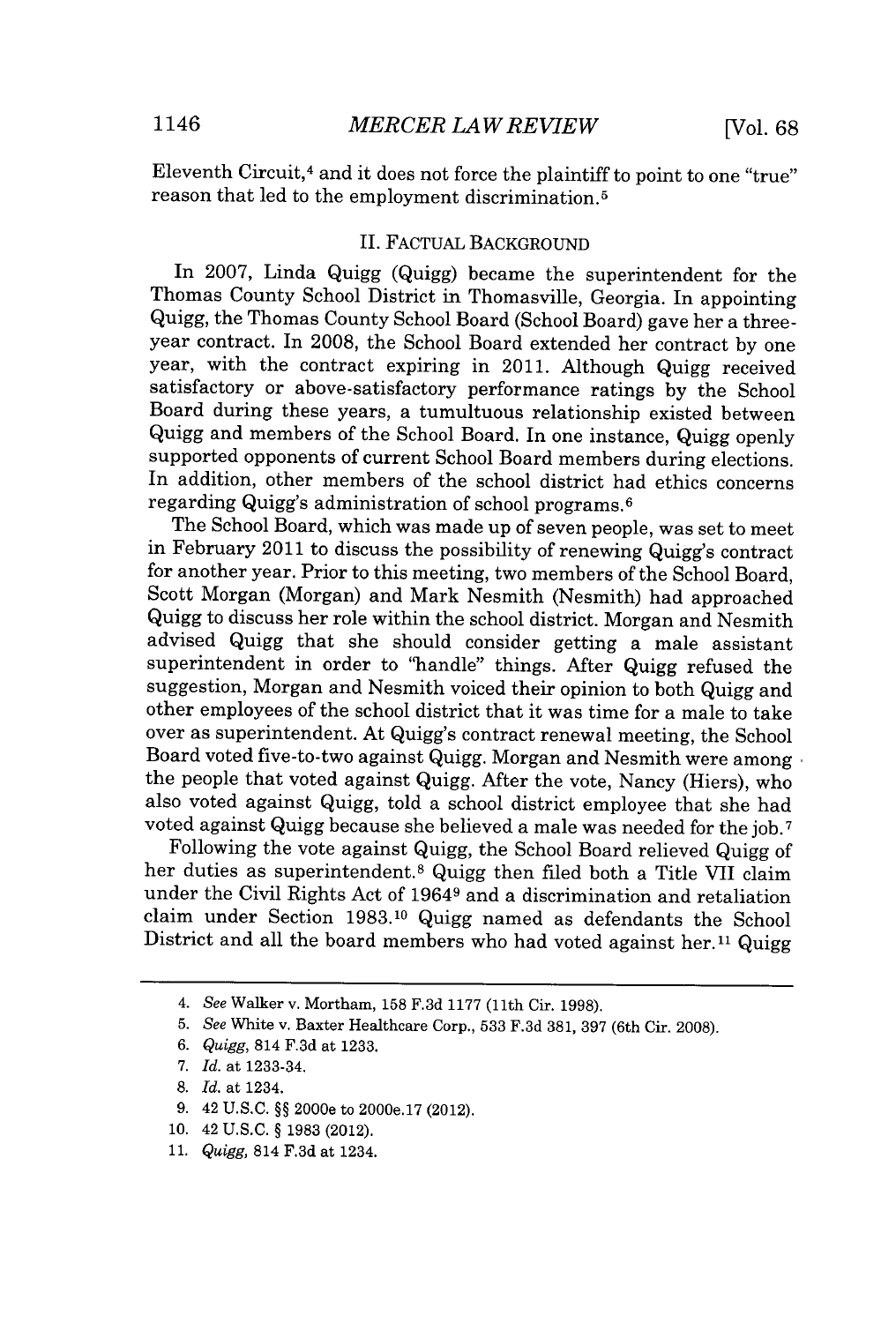pointed to the comments made **by** members of the School Board to show that illegal bias had been a motivating factor in the decision to not renew her contract. Before trial began, the defendants filed and were granted a motion for summary judgment. The trial court held that Quigg had only presented circumstantial evidence of discrimination and did not raise a triable issue.<sup>12</sup> Using the framework laid out in *McDonnell Douglas Corp*. *v. Green*<sup>13</sup> the trial court held that summary judgment was proper.<sup>14</sup> After the ruling from the trial court, Quigg appealed to the Eleventh

#### III. **LEGAL BACKGROUND**

# *A. The Early Years: Civil Rights Act of 1964 and McDonnell Douglas*

The evolution of employment discrimination claims traces its roots to the Civil Rights Act of 1964.16 It was then that Congress attempted to combat discrimination in the United States **by** enacting Title VII of the Civil Rights Act.<sup>17</sup> Among other things, Title VII created the Equal Employment Opportunity Commission **(EEOC)** and made it illegal for employers to "discriminate on the basis of race, color, religion, sex, or national origin."<sup>18</sup> Title VII not only extends to hiring and termination decisions, but also to employment promotion and demotion decisions.<sup>19</sup> Congress recognized at the time it enacted Title VII that minorities and historically-disadvantaged groups needed protection in order to ensure they were extended equal opportunities to succeed in and become assets to society.<sup>20</sup> In a 1971 decision, the Supreme Court of the United States recognized that Congress was making a stand against "artificial, arbitrary, and unnecessary barriers to employment when the barriers operate invidiously to discriminate" because of race, color, religion, sex, or national origin.<sup>21</sup>

Circuit Court of Appeals. **<sup>15</sup>**

- **16.** *See* Emden, *supra* note 2, *at* 142.
- **17.** *Id.*
- **18.** 42 **U.S.C. §** 2000(e).

**19.** Brian H. Alligood, *Proof of Racial Discrimination in Employment Promotion Decisions Under Title VII of the Civil Rights Act of 1964,* **AMERICAN JURISPRUDENCE** PROOF OF **FACTS 3D (1998).**

20. *McDonnell Douglas Corp.,* 411 **U.S.** at **796.**

21. Griggs v. Duke Power Co., 401 **U.S.** 424, 431 **(1971).**

<sup>12.</sup> *Id.*

**<sup>13.</sup>** 411 **U.S. 792 (1973).**

<sup>14.</sup> *Quigg,* 814 **F.3d** *at* 1234-35.

**<sup>15.</sup>** *Id. at* **1235.**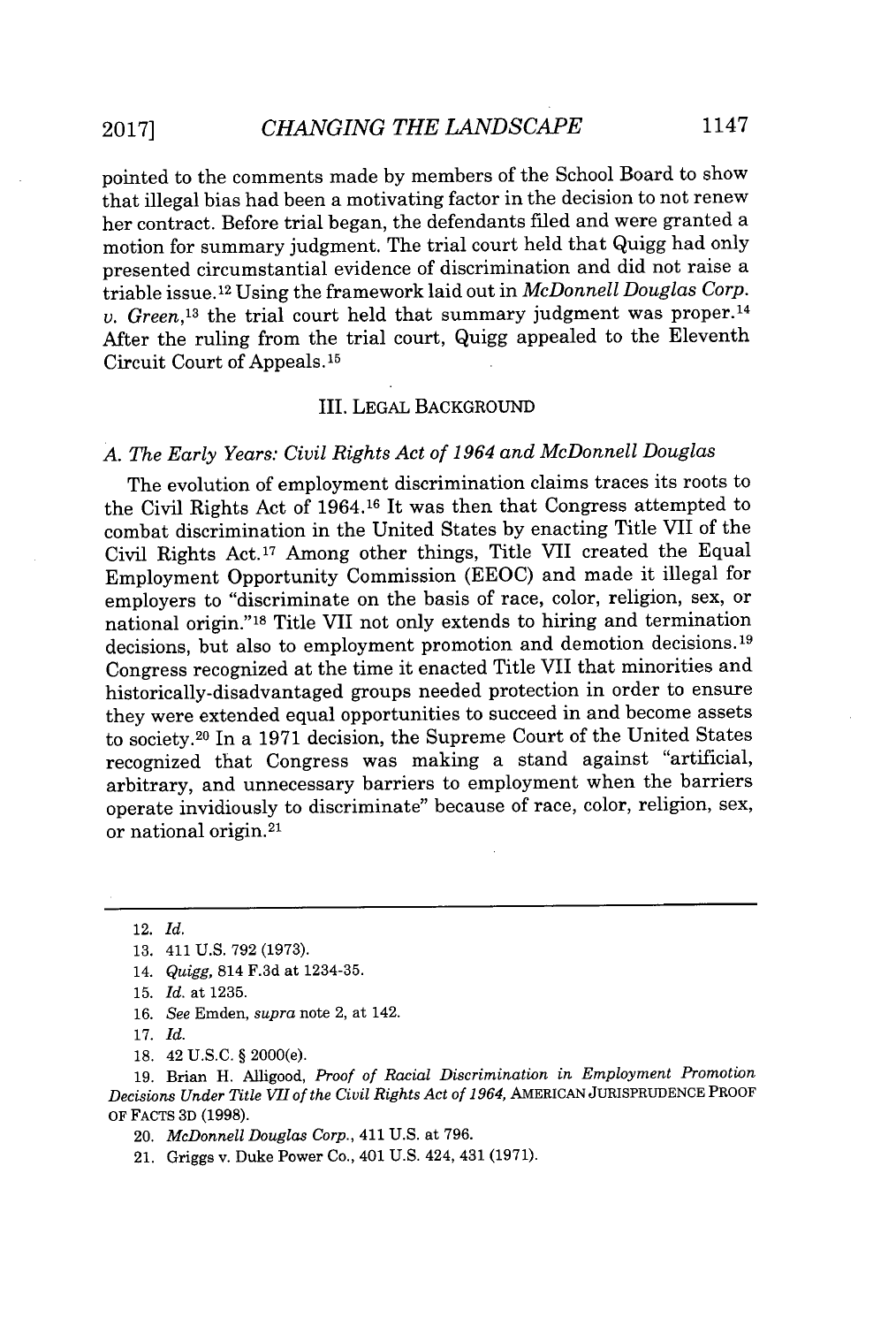After the enactment of Title VII, the Supreme Court had to decide the best way to implement the policies in employment discrimination cases. <sup>22</sup> In **1973,** the Court addressed the issue in the seminal case of *McDonnell Douglas Corp. v. Green.<sup>2</sup> <sup>3</sup>*In *McDonnell Douglas,* an African-American man brought suit against his former employer for rejecting his reemployment application. After the case was heard **by** the trial and appellate courts, the Supreme Court was tasked with determining the correct framework for employment discrimination cases. <sup>24</sup>The Supreme Court held that an employee has the initial burden under Title VII of establishing a prima facie case of racial discrimination.<sup>25</sup> The Court held that the employee can show prima facie discrimination **by** proving the following factors:

[they] belong[] to a racial minority;

that [they] applied and [were] qualified for a **job** for which the employer was seeking applicants;

that, despite [their] qualifications, [they were] rejected; and

that, after [their] rejection, the position remained open and the employer continued to seek applicants from persons of complainant's qualifications. <sup>26</sup>

If the employee could successfully make this initial showing, the burden of persuasion then shifted to the employer to show some legitimate, non-discriminatory reason for the employee's rejection. <sup>27</sup>**If** the employer was able make this showing, the burden shifted back to the employee to prove that they were the victim of discrimination.<sup>28</sup> The employee had to make this showing **by** a preponderance of the evidence. <sup>29</sup> Typically, an employee would attempt to show that the employer's reason for rejection was pretext, or that the employer was not justified in making the decision. <sup>30</sup>

- **27.** *Id.* at **802-03.**
- **28.** *Id.* at **803.**
- **29.** Desert Palace, Inc. v. Costa, **539 U.S.** *90,* **98 (2003).**
- **30.** *McDonnell Douglas Corp.,* 411 **U.S.** at 804.

<sup>22.</sup> *See McDonnell Douglas Corp.,* 411 **U.S.** at **798-99.**

**<sup>23.</sup>** *Id.*

<sup>24.</sup> *Id.* at **796-98.**

**<sup>25.</sup>** *Id.* at **796-802.**

**<sup>26.</sup>** *Id.* at **802.**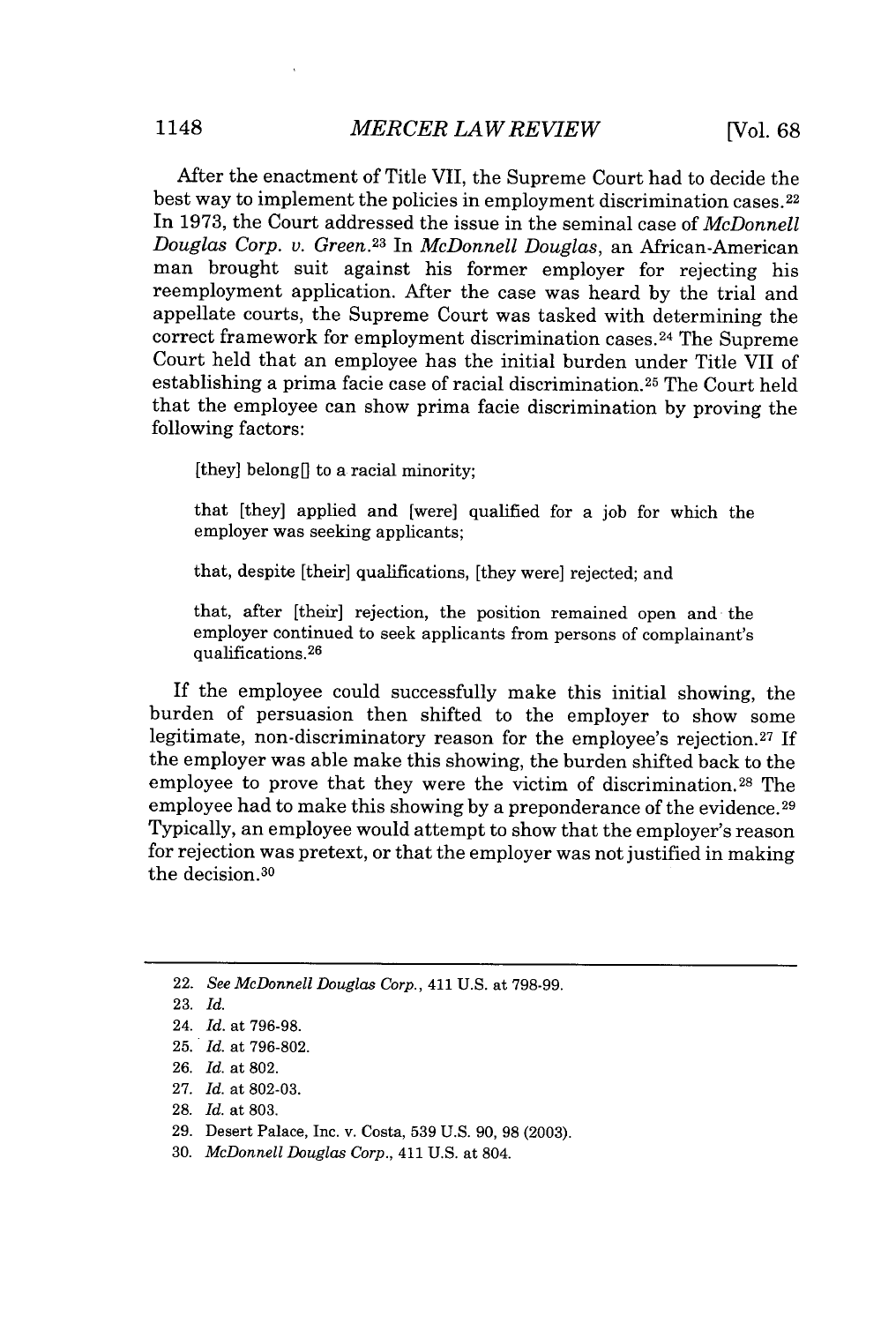This back-and-forth burden-shifting adopted in *McDonnell Douglas* became the standard for most employment discrimination cases.<sup>31</sup> Although the Supreme Court never required lower courts to use the *McDonnell Douglas* burden-shifting framework at the summary judgment phase, many courts still looked to the case for guidance.<sup>32</sup> In the years following *McDonnell Douglas,* lower courts used the burdenshifting scheme as the dominant tool both at summary judgment and at trial when dealing with employment discrimination cases.33 Thus, even though the Supreme Court left the option open for circuit courts to create their own standard for summary judgment, many circuit courts continued to rely on the Supreme Court's decision from *McDonnell Douglas.*

After the Court adopted the *McDonnell Douglas* framework, many commentators began to classify *McDonnell Douglas* as harsh and unforgiving for plaintiffs.<sup>34</sup> One commentator described the framework as a gatekeeper, barring legitimate plaintiffs from reaching the jury. <sup>35</sup> Many plaintiffs who would otherwise have strong claims could not survive the rebuttable summary judgment framework because they could not prove that the employer's reasoning was pretext.<sup>36</sup> For many plaintiffs alleging illegal discrimination, a defendant's motion for summary judgment would result in the plaintiffs claims being dismissed.<sup>37</sup>The disposal of these claims at the summary judgment stage deprived plaintiffs of the more fair decision-making assured **by** a factfinder's decision at trial.<sup>38</sup>As a result, the presumed intent of Congress was frustrated for over two decades after the enactment of Title VII in **1964.39** Federal courts, in an attempt to help protect employee plaintiffs, began creating their own standards to be used for employment discrimination at the summary judgment stage.<sup>40</sup>

**37.** *See* Emden, *supra* note 2, at 147.

**38.** *Ann* **C.** McGinley, *Credulous Courts and the Tortured Trilogy: The Improper Use of Summary Judgment in Title VII and ADEA Cases,* 34 B.C. L. REV. **203, 208-09 (1993).**

*<sup>31.</sup> See* Emden, *supra* note 2, at 143.

**<sup>32.</sup>** *See* White v. Baxter Healthcare Corp., **533 F.3d 381,** 400 **(2008).**

*<sup>33.</sup> See* Emden, *supra* note 2, at 144.

<sup>34.</sup> *See* Martin **J.** Katz, *Reclaiming McDonnell Douglas,* **83** NOTRE **DAME** L. REV. **109, 111 (2007).**

**<sup>35.</sup>** *See* Emden, *supra* note 2, at 140.

**<sup>36.</sup>** *Id.* Proving something is pretext requires the employee to discredit the employer's reasoning **by** illustrating that the employer's reason given is not the real reason for the employment discrimination. *See Texas Dep't of Cmty. Affairs v. Burdine,* 450 **U.S.** 248, **252- 53 (1981).**

**<sup>39.</sup>** *Id.*

<sup>40.</sup> Emden, *supra* note 2, at **153.**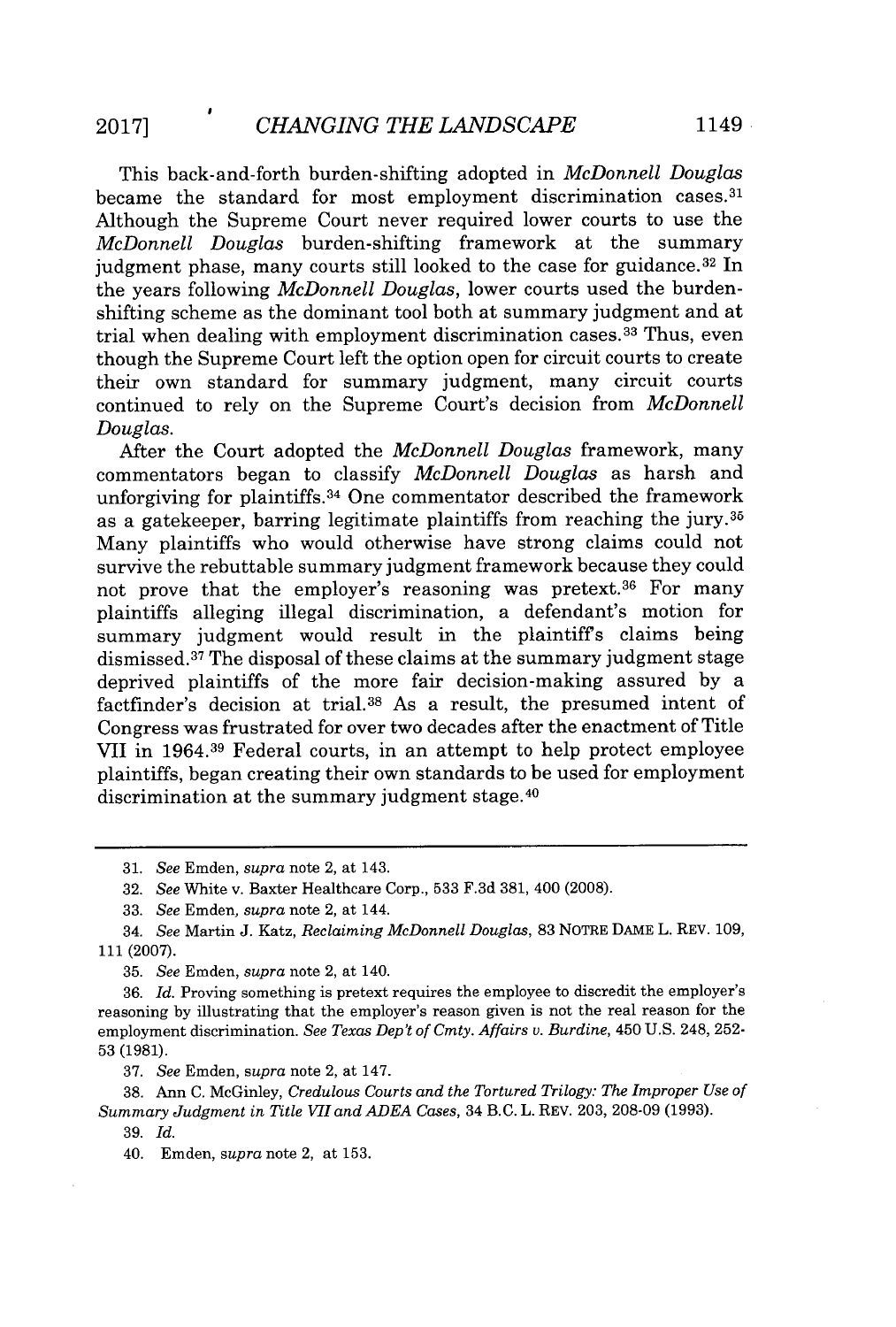# *B. Mixed-Motive Claims and the Type of Evidence Necessary*

When Congress passed Title VII in 1964, there was only one type of employment discrimination claim: single-motive.<sup>41</sup> Over the years since the enactment, the Supreme Court has recognized a second type of employment discrimination claim: mixed-motive.<sup>42</sup> Single-motive discrimination claims are hard for an employee to prove because the adverse employment action must be predicated on one illegal reason.<sup>43</sup> In contrast, an employee can succeed on a mixed-motive discrimination claim **by** showing that illegal bias based on sex or race was a motivating factor for an adverse employment action, even though there might be other factors that also motivated the action. <sup>44</sup>

*Price Waterhouse v. Hopkins,<sup>4</sup>5* which the United States Supreme Court decided in **1989,** was the first case in which the Court distinguished the different types of employment discrimination claims under Title VII.46 While the distinction may have seemed subtle, it would change the landscape of employment discrimination cases. No longer did an employee have to point to one true reason for the employer's discriminatory motive. Instead, an employer could be held liable for adverse employment decisions based on a mixture of lawful and unlawful motives.<sup>47</sup> In other words, even if the employer had a legitimate reason for the employment action, the employer could still be found liable for employment discrimination if the employee could prove that the defendant also considered an impermissible factor at the time the employment decision was made. <sup>48</sup>

In *Price Waterhouse,* Ann Hopkins was a candidate for partnership with her company.<sup>49</sup> However, after Hopkins did not make partner, she sued her employer for employment discrimination under Title **VII** of the Civil Rights Act of 1964.50 The Supreme Court held that the standard for proving mixed-motive discrimination claims is similar to the burden-

*46. Id.* at 240; *see also White,* **533 F.3d** at **396.**

*47. Price Waterhouse,* 490 **U.S.** at 241.

48. Kaitlin Picco, *The Mixed-Motive Mess: Defining and Applying a Mixed-Motive Framework,* **26 ABA J.** LAB. **&** EMP. L. 461, 463 (2011).

49. 490 **U.S.** at **231.**

**50.** *Id.*

*<sup>41.</sup> See* Maya R. Warrier, *Dare to Step Out of the Fogg: Single-Motive Versus Mixed-Motive Analysis in Title VII Employment Discrimination Cases, 47* **U.** LOUISVILLE L. REv. 409, 411 **(2008).**

<sup>42.</sup> *Id.* at 413.

<sup>43.</sup> *Quigg,* 814 **F.3d** at **1235.**

*<sup>44.</sup> Id.*

<sup>45. 490</sup> **U.S. 228** (2014).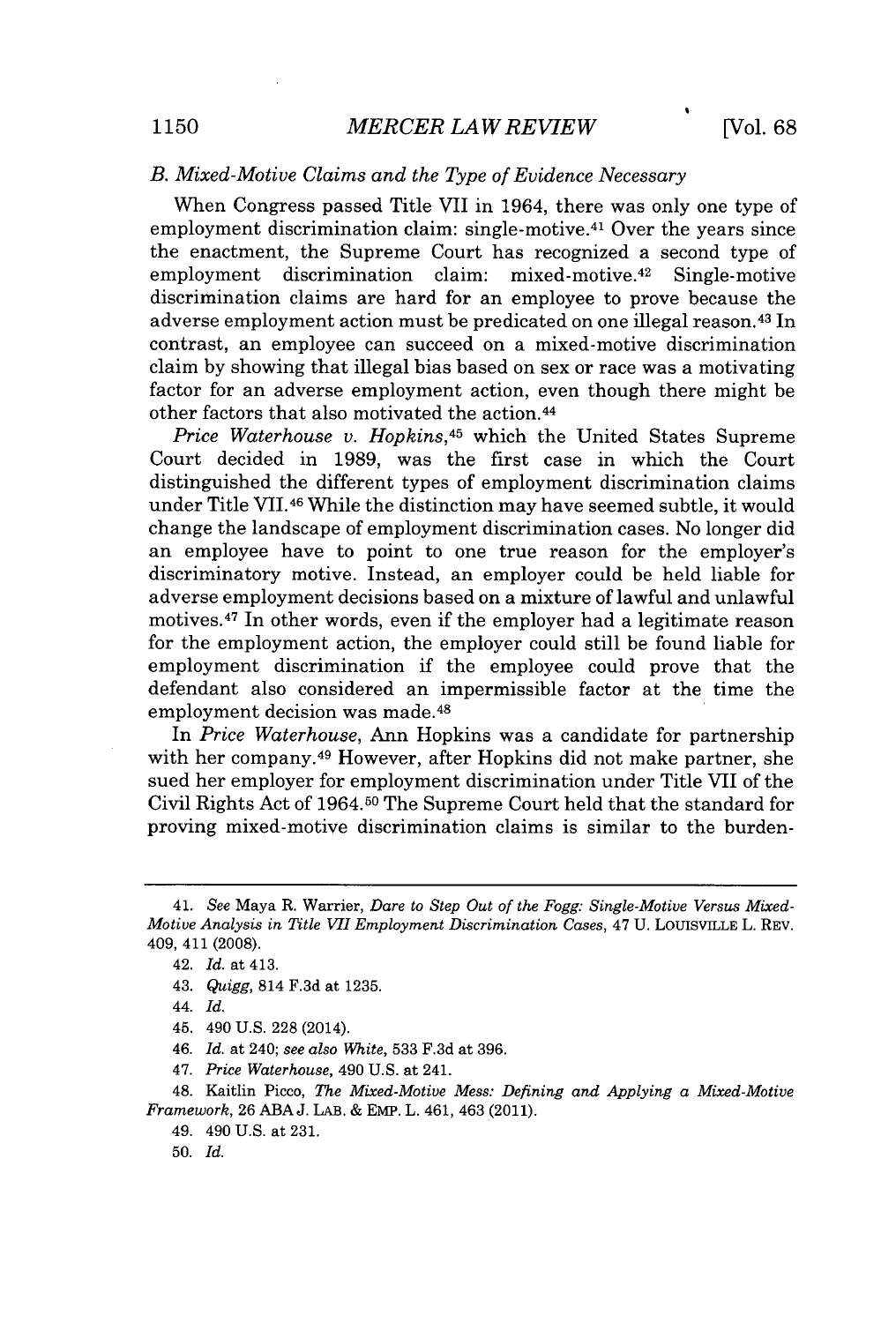shifting framework used in *McDonnell Douglas.<sup>51</sup>*This meant that, initially, Hopkins had the burden of proof in persuading the factfinder that her employer had discriminated against her.52 After Hopkins was successful in this showing, the burden shifted to her employer to persuade the factfinder that, even if it had not taken the protected class into account (here, that Hopkins was a female), the same outcome would have resulted.<sup>53</sup> In other words, Hopkins's employers had to justify decision **by** showing they would have taken the same course of action against Hopkins even if she was not part of a protected class. <sup>54</sup>

The recognition of mixed-motive claims is not the only noteworthy part of the *Price Waterhouse* decision. In a famous concurring opinion, Justice O'Connor reasoned that in order for a mixed-motive discrimination claim to have standing, the employee must use direct evidence to prove their claim.<sup>55</sup> Justice O'Connor believed that, in order to justify shifting the burden on the issue of causation to the defendant, a disparate treatment plaintiff must show **by** direct evidence that an illegitimate criterion was a substantial factor in the decision.<sup>56</sup> The effect of Justice O'Connor's concurrence was that many employees failed to survive the summary judgment stage because they could not prove their case **by** producing direct evidence.<sup>57</sup> Direct evidence of discriminatory animus is rare, because employers will almost never admit to a hiring decision that was based on a protected characteristic.<sup>58</sup> Because of this, most plaintiffs can only prove discrimination by circumstantial evidence.<sup>59</sup> As a result, Justice O'Connor's concurrence stifled many employees' claims because the employees could not point to direct evidence that their employer had discriminated against them.<sup>60</sup>

Displeased with the direct-evidence rule from the *Price Waterhouse* decision, Congress attempted to alleviate the situation **by** passing the Civil Rights Act **of 199161** to supersede the Supreme Court decision.<sup>62</sup>

- **59.** *Id.*
- **60.** *Id. at* **797-98.**
- **61.** 42 **U.S.C. §** (2000)(e) **(1991).**
- **62.** *Desert Palace, Inc.,* **539 U.S.** at 94.

**<sup>51.</sup>** *Id. at* **252.**

**<sup>52.</sup>** *Id. at* 246.

**<sup>53.</sup>** *Id. at* 244-45.

<sup>54.</sup> *Id. at* 248.

**<sup>55.</sup>** *Id. at* **276** (O'Connor, **J.,** concurring).

**<sup>56.</sup>** *Id.*

**<sup>57.</sup>** Sarah Keates, *Surviving Summary Judgment in Mixed-Motive Cases,* **78 U.** CIN. L. REV. **785, 797-98 (2009).**

**<sup>58.</sup>** *Id. at* **787.**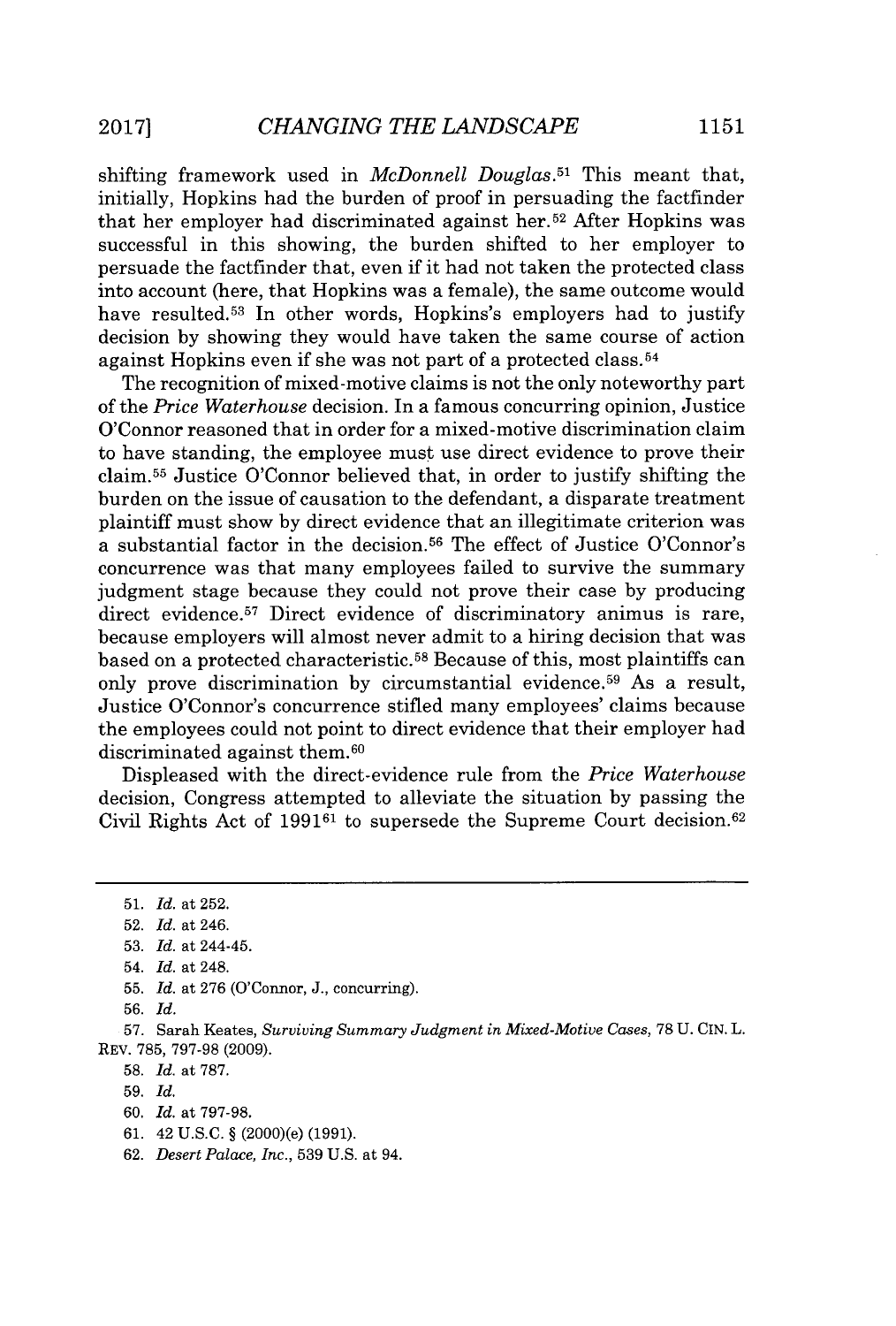The relevant part of the act discussing the type of evidence necessary holds:

Except as otherwise provided in this subchapter, an unlawful employment practice is established when the complaining party demonstrates that race, color, religion, sex, or national origin was a motivating factor for any employment practice, even though other factors also motivated the practice. <sup>63</sup>

Although Congress intended to discredit the direct evidence rule, it did not initially succeed in its mission.<sup>6</sup> 4 Because this section was silent on whether direct or circumstantial evidence could be used to prove that an employer had discriminated against an employee, courts were in disagreement about whether the employee could use circumstantial evidence or had to use direct evidence.<sup>65</sup> Many courts continued to rely on Justice O'Connor's concurring opinion from *Price Waterhouse.66* As a result, for the first decade after the enactment of the **1991** Civil Rights Act, many federal courts required a Title VII plaintiff asserting a mixedmotive claim to produce direct evidence in order to prove their employer had discriminated against them.<sup>67</sup> Because of this requirement, employees repeatedly had cases dismissed at the summary judgment stage.<sup>6</sup> 8

In **2003,** however, the Supreme Court ended this split among circuit courts **by** holding that mixed-motive discrimination claims could be based on circumstantial evidence.<sup>69</sup> The Supreme Court rejected Justice O'Connor's reasoning from *Price Waterhouse,* and held in *Desert Palace, Inc. v. Costa*<sup>70</sup> that mixed-motive discrimination claims do not have to be based on direct evidence, instead holding mixed-motive claims could be based on either direct or circumstantial evidence.<sup>71</sup> The Court based its ruling on the legislative intent of the **1991** Civil Rights Act. <sup>72</sup>

*67. White,* **533 F.3d** at **397.** As a result, and not surprisingly, there were not many mixed-motive discrimination claims during this time period. It is very rare to have direct evidence of employment discrimination. As such, Justice O'Connor's direct evidence rule stifled mixed-motive employment discrimination claims until **2003.** *See* Emden, *supra* note 2.

- **69.** *See Keates, supra* note **57,** at **790.**
- **70. 539 U.S. 90 (2003).**
- **71.** *Id.* at 101-02.
- **72.** *Id.* at **97.**

**<sup>63.</sup>** 42 **U.S.C. § 1981 (1991).**

*<sup>64.</sup> See* Emden, *supra* note **216,** at 149.

*<sup>65.</sup> Desert Palace, Inc.,* **539 U.S.** at **95.**

*<sup>66.</sup> See* Emden, *supra* note 2, at 146.

**<sup>68.</sup>** *See Quigg,* 814 **F.3d** at **1236.**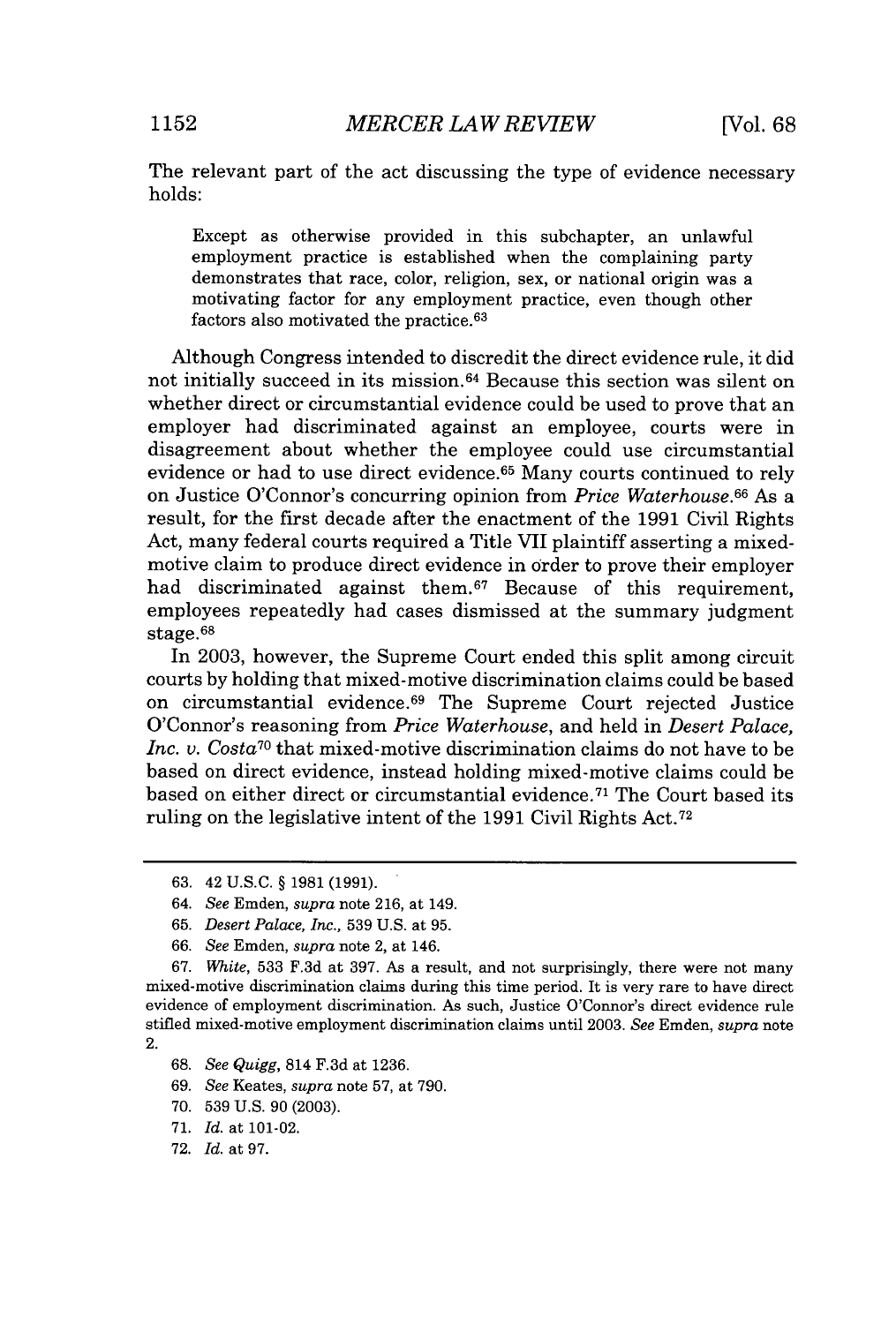In *Desert Palace, a* female equipment operator, Catharina Costa, was fired after she got into an altercation with a male coworker.<sup>73</sup> Costa then filed a lawsuit against her former employer for employment discrimination and sexual harassment. After the jury returned a verdict for Costa, Desert Palace appealed the decision on the basis the trial court erred **by** giving erroneous jury instructions. The trial court judge failed to instruct members of the jury that Costa must show she was discriminated against by direct evidence.<sup>74</sup> The Supreme Court in this case rejected the employer's argument that the **1991** statute required there be direct evidence to prove mixed-motive discrimination claims.<sup>75</sup> The Court held that, because the **1991** Civil Rights statute was silent on the type of evidence that was needed to prove a discrimination case, either direct or circumstantial evidence could be used. <sup>76</sup>

In the years since the *Desert Palace* decision, the Supreme Court has repeatedly upheld this precedent allowing an employee to use circumstantial evidence to show employment discrimination. 77 Although *Desert Palace* extended Title VII employment discrimination claims to cases based on circumstantial evidence, it did not resolve the question of the proper summary judgment framework. Because of this, and because the Supreme Court has never ruled on the issue, the correct summary judgment framework has been left to the lower courts to resolve.<sup>78</sup>

#### *C. Sixth Circuit Leads the Way with the White Framework*

Although the *Desert Palace* decision made clear the type of evidence necessary, the Court was silent on what type of summary-judgment framework the circuit courts needed to use.<sup>79</sup> As a result, federal circuit courts developed differing approaches.<sup>80</sup>In **2008,** with still no guidance from the Supreme Court, the United States Court of Appeals for the Sixth Circuit created what has come to be known as the *White* test.<sup>81</sup> In doing

**78.** *Id.*

- *80. Quigg,* 814 **F.3d** at **1238-39.**
- **81.** *White,* **533 F.3d** at 400.

**<sup>73.</sup>** *Id. at* **95.**

*<sup>74.</sup> Id. at 96-97.*

**<sup>75.</sup>** *Id. at* **101.**

*<sup>76.</sup> Id.*

**<sup>77.</sup>** Thomas Kondro, *Mixed Motives and Motivating Factors: Choosing a Realistic Summary Judgment Framework for § 2000e-2(m) of Title VII,* 54 **ST.** Louis **U.** L.J. 1439, 1445 (2010). However, some circuit courts have found that *Desert Palace* only applies to jury instructions, not to the correct framework at summary judgment. *See* Griffith v. City of Des Moines, **387 F.3d 733, 735** (2004).

**<sup>79.</sup>** *White,* **533 F.3d** at **399.**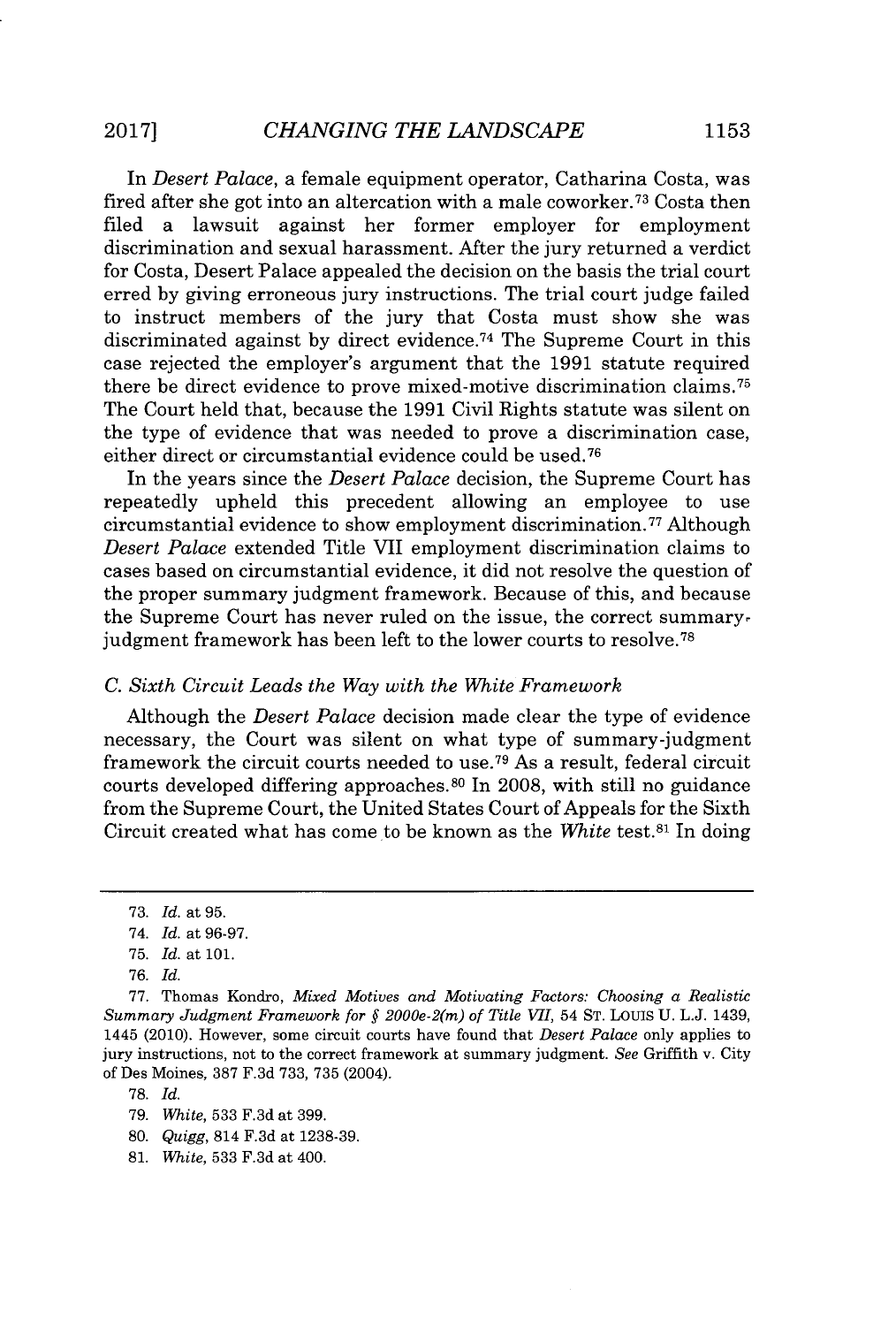so, the Sixth Circuit set a precedent that would eventually be followed **by** the Eleventh Circuit.<sup>82</sup><br>In *White* v. Baxi

In *White v. Baxter Healthcare Corp.,<sup>8</sup> <sup>3</sup>*an African-American pharmaceutical salesman, Todd White, filed a claim against his former employer stating that he was denied a promotion because of his race.<sup>84</sup> White used evidence to show that his experience with the company and the number of sales he made should have garnered him a promotion. Instead of promoting White, however, White's employer demoted him and took away his benefits. At trial, the district court granted the employer's motion for summary judgment, holding that White had not adequately demonstrated that his employer had discriminated against him. After appealing the decision, the Sixth Circuit Court of Appeals overturned the trial court's grant of the employer's summary judgment motion, holding that the trial court had incorrectly relied on the *McDonnell Douglas* framework in reaching its decision. <sup>85</sup>

In rejecting the *McDonnell Douglas* framework, this court recognized that the framework was suitable for single-motive discrimination claims.<sup>86</sup> However, the court also noted that a better framework was need for mixed-motive discrimination claims. $87$  The court held that the *McDonnell Douglas* summary judgment standard created an unnecessary burden on the plaintiff.<sup>88</sup>The *McDonnell Douglas* framework required that the employee point to one true reason for the adverse employment action. <sup>89</sup>However, in mixed-motive discrimination cases, a plaintiff will never have to point to one true, ultimate reason for the employer's discrimination.<sup>90</sup> Instead, once an employee brings evidence of an illegitimate motivating factor, the employee has no responsibility to eliminate the employer's proffered legitimate reason for the adverse employment decision.<sup>91</sup> In essence, the plaintiff could win at the summary judgment stage just **by** simply showing that the defendant's consideration of a Title VII protected characteristic was a motivating factor for the adverse action. <sup>92</sup>

- **82.** *Quigg,* 814 **F.3d at 1239.**
- **83. 533 F.3d 381 (2008).**
- 84. *Id. at* 384.
- **85.** *Id. at* **385-89.**
- **86.** *Id. at* 400.
- **87.** *Id.* at 401.
- **88.** *Id.*
- **89.** *Id.*
- **90.** *Id.*

**91.** *See* Kondro, *supra* **note 77,** *at* 1459. The line of thinking here is that "no amount of legitimate reasons can entirely offset the illegitimate motivating factor." *Id.*

**92.** *White,* **533 F.3d** at 400.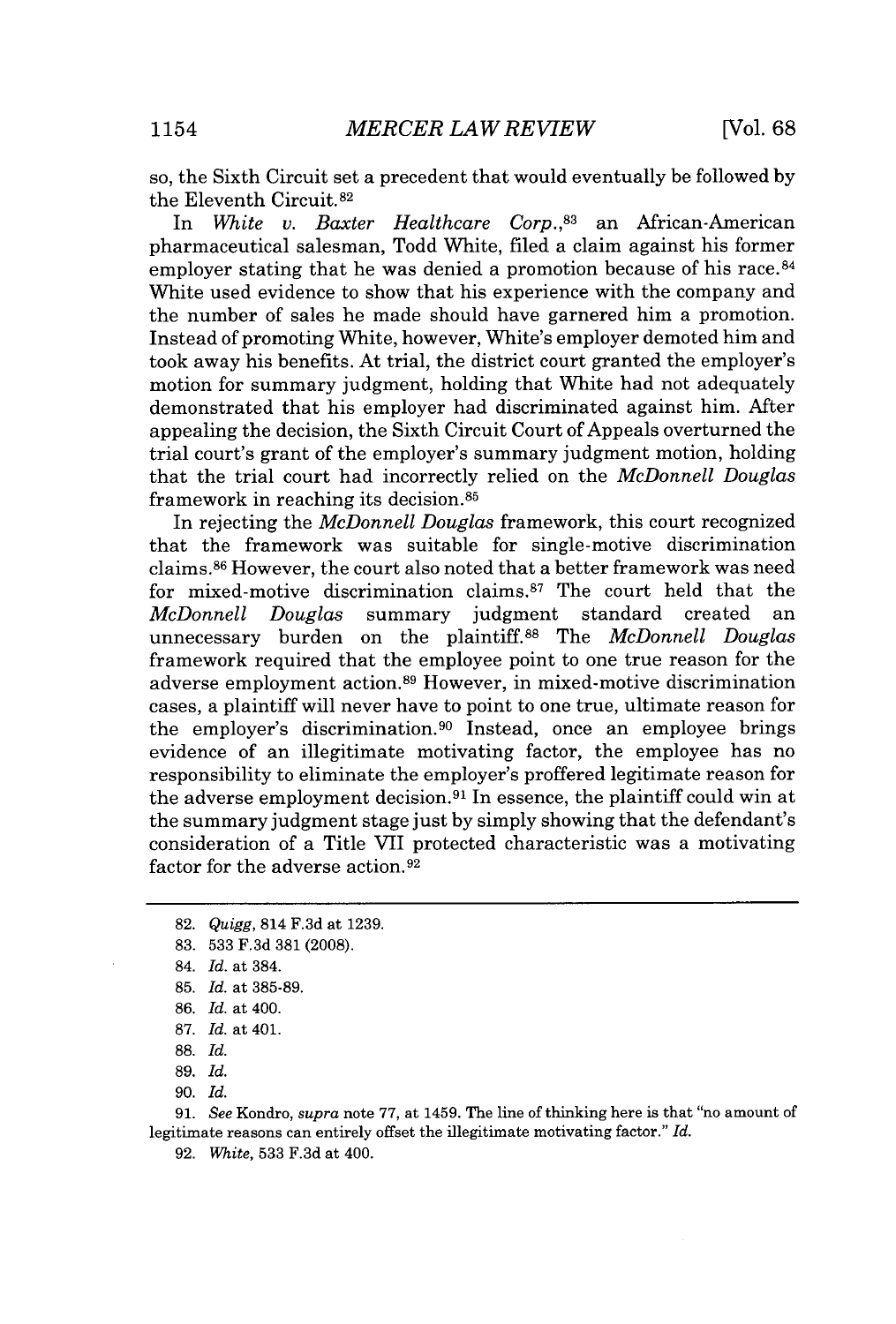After rejecting the *McDonnell Douglas* framework, the court laid out what the plaintiff needed to produce in order to survive a motion for summary judgment:

**(1)** [that] the defendant took an adverse employment action against the plaintiff; and

(2) [R]ace, color, religion, sex or national origin was a motiving factor for the defendant's adverse employment action.<sup>93</sup>

Commentators held that this change not only cured the defects of the McDonnell Douglas framework, but created a much more employeefriendly summary judgment proceeding.94 As one commentator said, 'McDonnell Douglas creates a heightened burden for plaintiffs to meet at summary judgment **. . . ."95** White, on the other hand, "effectively removes any burden on a plaintiff necessary to survive an employer's summary judgment motion."96

The court's reasoning in *White* for changing the summary judgment proceedings was to protect plaintiffs bringing a Title VII discrimination claim.<sup>97</sup> The court wanted to ensure that these plaintiffs had the opportunity to submit their claim to a jury where they had illustrated illegal bias as a motivating factor for an adverse employment action.<sup>98</sup> The court held that the *McDonnell Douglas* burden-shifting framework required the plaintiff to rebut every argument the employer presented.<sup>99</sup> This burden-shifting rebuttable framework, according to the Sixth Circuit Court of Appeals, was unnecessary at a summary judgment proceeding.100 Instead, the court in *White* held that the ultimate question with regard to summary judgment is whether there are any genuine issues of material fact concerning the defendant's motivation for the adverse employment action.<sup>101</sup> The court in *White* answered this question, and simplified the framework, **by** coming up with the two questions mentioned above.<sup>102</sup> If the plaintiff could prove that a protected characteristic was a factor in the employer's adverse employment action,

- **100.** *Id.*
- **101.** *Id. at* 401-02.
- 102. *Id. at* 400.

**<sup>93.</sup>** *Id.* at 400-01.

*<sup>94.</sup> See* Emden, *supra* note 2, at 141.

**<sup>95.</sup>** *Id.*

*<sup>96.</sup> Id.*

*<sup>97.</sup> See White,* **533 F.3d** at 402.

**<sup>98.</sup>** *Id.*

*<sup>99.</sup>* Id. at 401.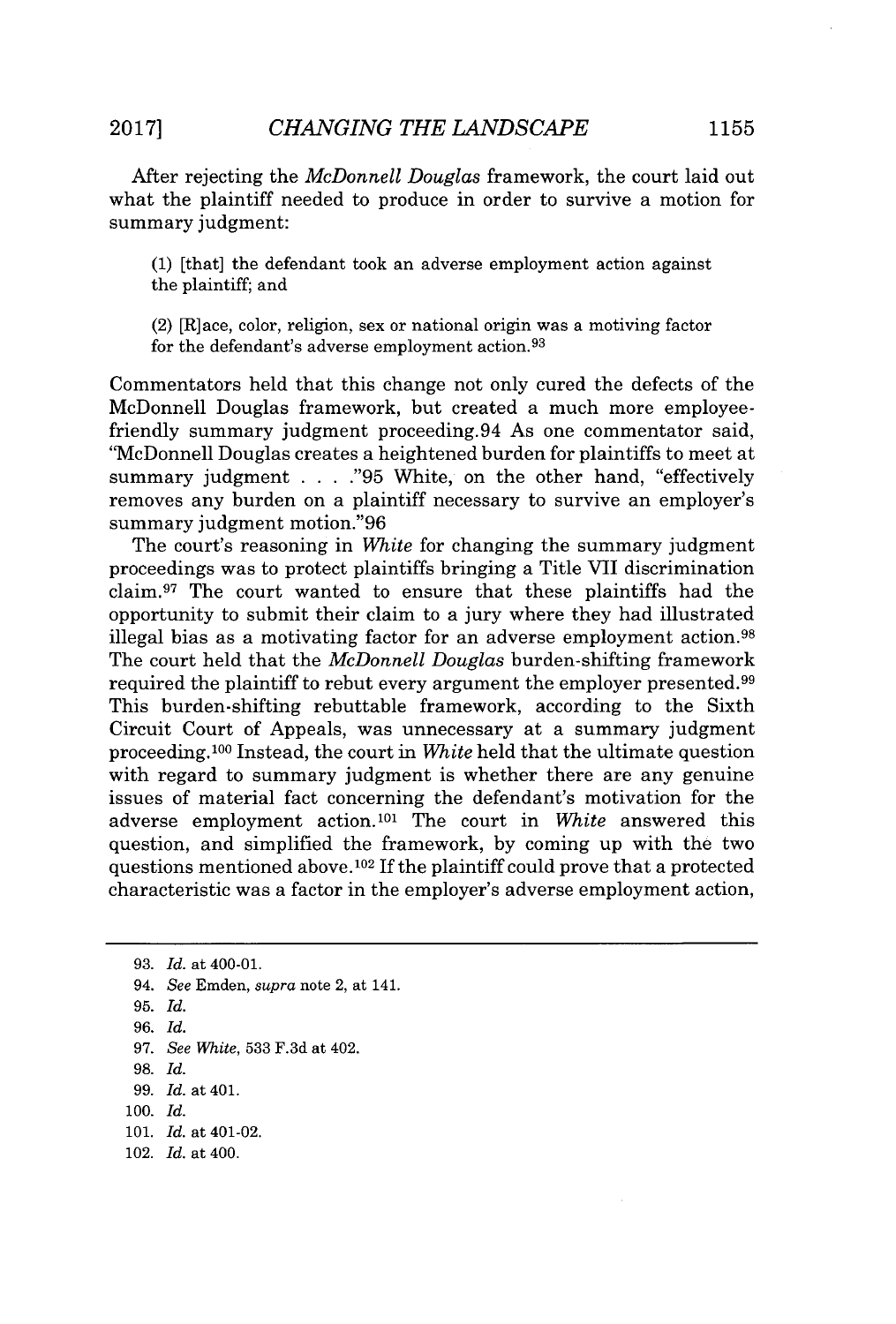the employer's motion for summary judgment had to be denied.<sup>103</sup> As such, the employee was entitled to have the dispute resolved **by** a jury trial. **<sup>104</sup>**

#### IV. COURT's RATIONAL

In *Quigg v. Thomas County School District,* the Eleventh Circuit reviewed de novo the trial court's decision to grant the employer's motion for summary judgment.<sup>105</sup> Prior to this case, the Eleventh Circuit, like many other circuits, used the *McDonnell Douglas* burden-shifting framework at the summary judgment stage of mixed-motive claims.<sup>106</sup> The *Quigg* decision, however, came at a time when many circuit courts were moving away from the *McDonnell Douglas* framework.<sup>107</sup> As such, *Quigg* presented the Eleventh Circuit with the opportunity to change the summary judgment framework used in the Circuit.<sup>108</sup>

The court in *Quigg* used a three-step approach to conclude that the *White* framework was the correct one for summary judgment proceedings.<sup>109</sup> The court began its inquiry by discussing the legal developments of mixed-motive discrimination claims.<sup>110</sup> The court then considered the *McDonnell Douglas* framework that was currently being used in the Eleventh Circuit.<sup>111</sup> After rejecting the *McDonnell Douglas* framework, the court discussed the alternative possible summary judgment frameworks to adopt before eventually deciding that the *White* framework was the most promising. $112$ 

#### *A. Rejecting the McDonnell Douglas Framework*

The judges in *Quigg* recognized that the issue presented before them had never been decided **by** the Supreme Court, meaning there was no binding precedent that had to be followed.<sup>113</sup> Although the Supreme Court had held that *McDonnell Douglas* was proper for single motive claims, it had never held that it must be used for mixed-motive

**103.** *Id. at* 406. 104. *Id.* **105.** *Quigg,* 814 **F.3d** *at* **1235. 106.** *See id. at* **1237. 107.** *Id. at* **1238-39. 108.** *Id. at* **1239. 109.** *Id. at* **1236. 110.** *Id.* **111.** *Id. at* **1237.** 112. *Id. at* **1239. 113.** *Id. at* **1237.**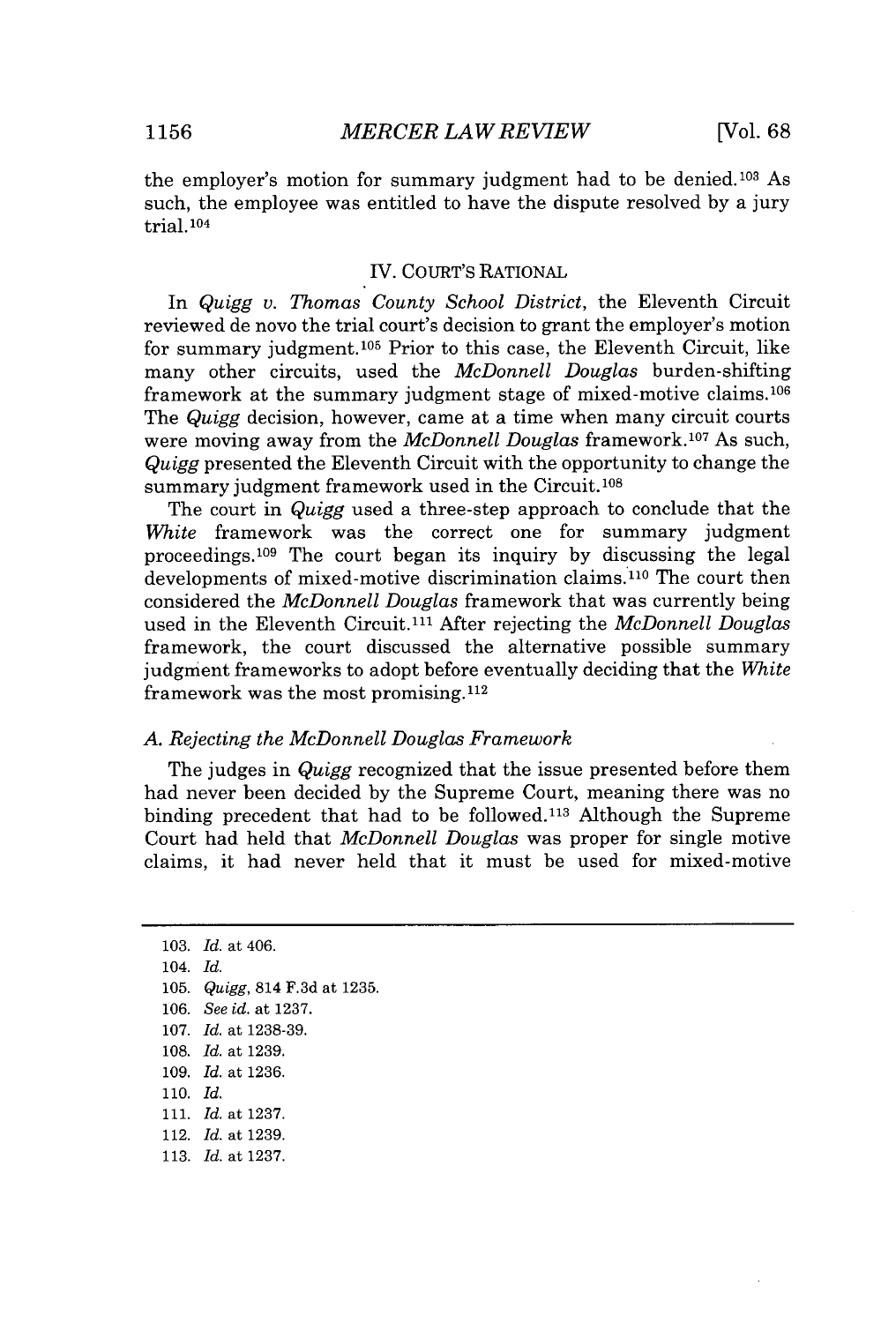discrimination claims. <sup>114</sup>As such, the *Quigg* court determined the *McDonnell Douglas* framework was inadequate for mixed-motive employment discrimination claims because it was predicated on proof of a single true reason for discrimination. <sup>11</sup><sup>5</sup>The *Quigg* court said this method was "inappropriate for evaluating mixed-motive claims because it is overly burdensome when applied in the mixed-motive context."<sup>116</sup> Very similar to the court's reasoning in *White,* the Eleventh Circuit held that the *McDonnell Douglas* framework was only proper for singlemotive claims. <sup>117</sup>

In mixed-motive discrimination claims, like the claim in the present case, the *McDonnell Douglas* framework was inconsistent with mixedmotive discrimination claims because, often, there will not be one true reason for the discrimination.<sup>118</sup> In essence, the very nature of mixedmotive discrimination claims is that there will be multiple reasons for the employer's discrimination. **119** Because of this, the court in *Quigg* held that the *McDonnell Douglas* framework was improper for evaluating mixed-motive claims at summary judgment.120

#### *B. Accepting the White Standard*

After holding that the *McDonnell Douglas* framework was inadequate, the Eleventh Circuit Court of Appeals had to decide the appropriate summary judgment framework.<sup>121</sup> The court analyzed the different methods used **by** its sister circuits before adopting the summary judgment framework set forth **by** the Sixth Circuit in *White.<sup>122</sup>*The *Quigg* court held this approach was consistent with the mixed-motive theory of discrimination and was supported **by** precedents from a number of other circuits.<sup>123</sup> The court held that this framework was superior to *McDonnell Douglas,* because it eliminated the burden-shifting that was present in *McDonnell Douglas.* Instead, the court only had to address one question: whether the plaintiff had presented sufficient evidence for a reasonable jury to conclude that the protected characteristic was a motivating factor

114. *Id.* **115.** *Id.* **116.** *Id.* **117.** *Id. at* **1238. 118.** *See id. at* **1237. 119.** *Id. at* **1238.** 120. *Id.* 121. *Id. at* **1239.** 122. *Id.* **123.** *Id.*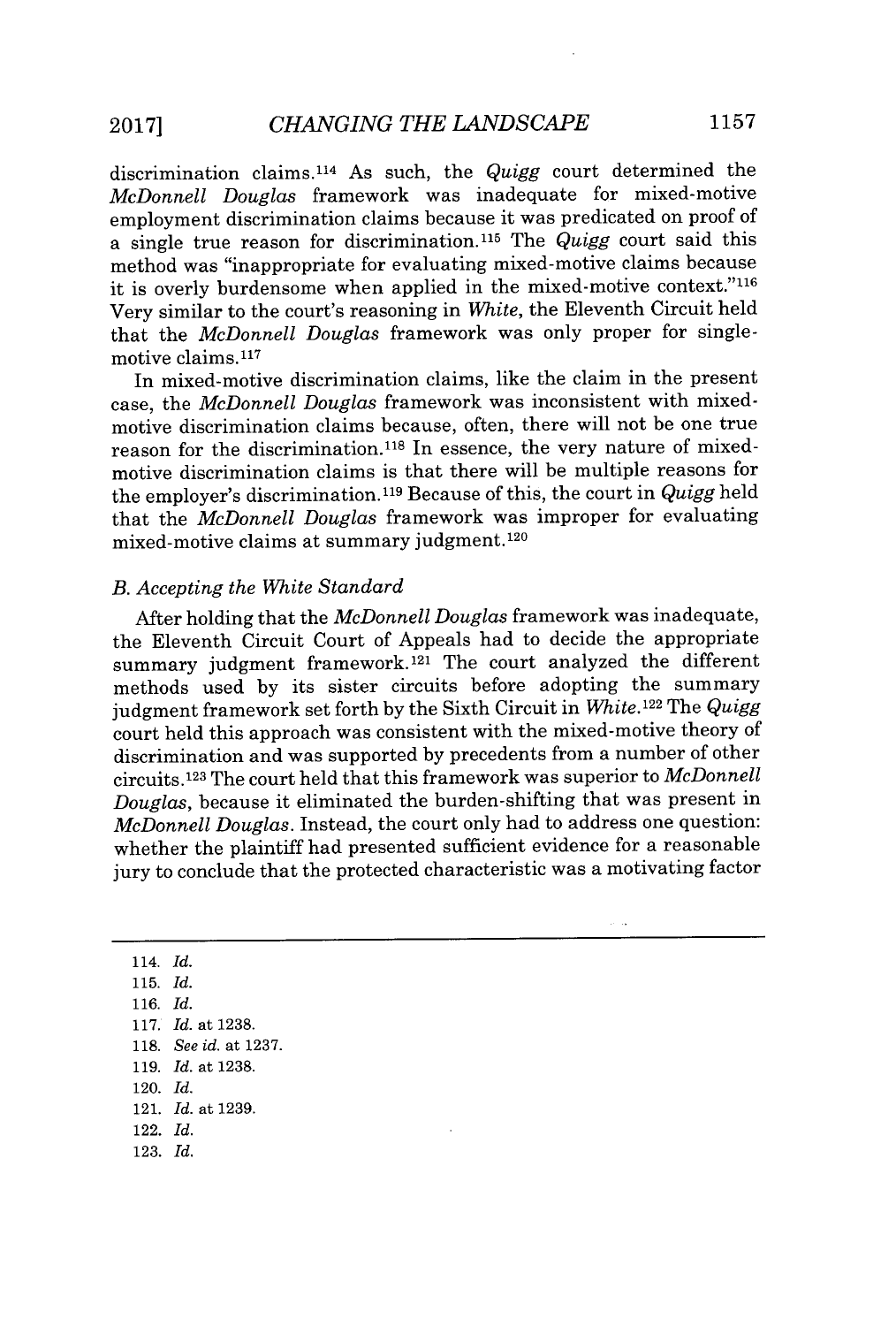for an adverse employment action.124 This approach removed the burden that employment discrimination plaintiffs previously had to carry at the summary judgment stage.<sup>125</sup>

In addition, the *White* framework was consistent with both *Desert Palace* and the language of the 1991 Civil Rights Act.<sup>126</sup> Both the Supreme Court and Congress used language to indicate that if a plaintiff could prove that they were discriminated against because of a protected characteristic that was a motivating factor in the employer's decision, that would be enough to survive a motion for summary judgment.<sup>127</sup> The *Quigg* court summarized its decision to adopt the *White* framework, holding that "[the] *White* [framework] requires. **. .a** straightforward inquiry into whether the plaintiff has presented sufficient evidence of [a] mixed-motive discrimination to establish a jury issue."<sup>128</sup>

### *C. The Court's Ruling*

In adopting the *White* framework, the Eleventh Circuit overruled the trial court's dismissal of Quigg's discrimination claims.129 The court held Quigg had demonstrated a genuine issue of material fact as to whether her employer had used illegal bias in discriminating against her. Because Quigg was able to produce circumstantial evidence of sex discrimination, specifically the comments made **by** Nesmith, Morgan, and Heirs, the court held that a jury issue existed as to whether illegal bias was a motivating factor in the School Board's decision not to renew Quigg's contract.<sup>130</sup> The Eleventh Circuit reversed the trial court's decision and remanded the case for proceedings consistent with its opinion.<sup>131</sup>

### V. **IMPLICATIONS**

For thirty years before *Quigg v. Thomas County School District,* the Eleventh Circuit used the *McDonnell Douglas* framework for summary judgment proceedings in Title VII mixed-motive discrimination claims.1<sup>32</sup> Although the *McDonnell Douglas* framework will still control for singlemotive discrimination claims, the *White* framework will now control for

**<sup>124.</sup>** *Id. at* **1240.**

**<sup>125.</sup>** *See id.*

**<sup>126.</sup>** *Id.*

**<sup>127.</sup>** *Id.*

**<sup>128.</sup>** *Id.*

**<sup>129.</sup>** *Id. at* **1245.**

**<sup>130.</sup>** *Id. at* **1244.**

**<sup>131.</sup>** *Id. at* **1245.**

**<sup>132.</sup>** *See id. at* **1237.**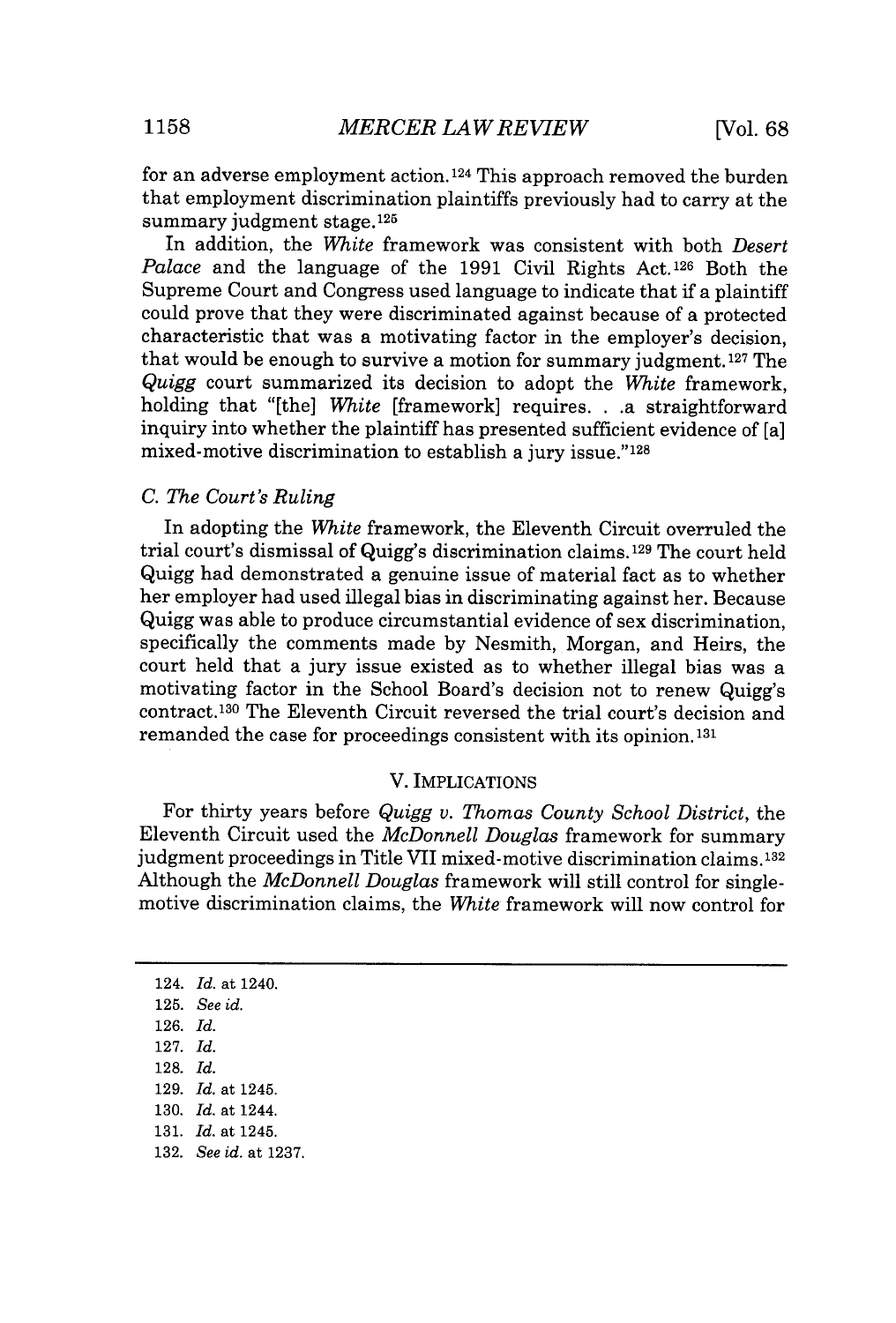mixed-motive claims. <sup>133</sup>This decision allows an employee to more easily survive the summary judgment stage, make it to trial, and even win at trial.1<sup>34</sup>*Quigg* is also a warning to employers that they will have to view employment discrimination cases differently in the future, as they can no longer rely on winning under the *McDonnell Douglas* framework to win in mixed-motive claims. Employers will likely have to be even more careful and provide better documentation of hiring and promotion decisions.1<sup>35</sup>At the very least, the framework should lead to the employee having more leverage, which will create a more balanced relationship between employers.

Although some commentators agree that the *McDonnell Douglas* framework created an undue burden on the plaintiff at the summary judgment stage, many scholars fear the *White* framework swings the pendulum too far and will now create an undue burden on the defendant at the summary judgment stage.<sup>136</sup> One scholar said that "this case serves as a reminder that [an employer's] business decisions could someday be evaluated in a courtroom. [An employer is] wise to carefully evaluate and document [its] decisions, especially when an affected employee is a member of a protected class." $137$  In at-will employment states, employers will likely view this as an undue burden having to document justifications for employment decision.

Another fear that employers have is that all plaintiffs in discrimination cases will attempt to fit their claims into the mixedmotive theory because it could be easier to reach a jury under the *White* framework rather than the *McDonnell Douglas* framework. <sup>138</sup>While it may be true that surviving a motion for summary judgment under the White framework is easier, it may not be beneficial for employees to try and fit their claim into a mixed-motive theory. One commentator noted that plaintiffs who eventually win at trial under a mixed-motive theory usually get less damages than plaintiffs who win under a single motive theory.<sup>139</sup> Because a plaintiff's damages could be greatly limited under a

**138.** *See* Keates, *supra* note **57,** at **802.**

**<sup>133.</sup>** *Id.*

<sup>134.</sup> Mays **&** Kerr, **LLC,** *New 11th Circuit Decision Changes the Way Some Discrimination Cases Will Be Decided in Georgia,* **ATLANTA** EMPLOYMENT BLOG, http://www.atlantaemploymentattorneysblog.com/2016/03/new-11th-circuit-decision changes-way-discrimination-cases-will-decided-georgial (last visited Oct. 25, 2016).

**<sup>135.</sup>** *Id.*

**<sup>136.</sup>** *See* Emden, *supra* note 2, at 141.

**<sup>137.</sup>** V. Murray, Calzone, **P.C.,** *Sixth Circuit Defines "Mixed-Motive" Proof Standards,* **19** No. **7** MICH. EMP. L. LETTER **1 (2008).**

**<sup>139.</sup>** *Id.* at **803.**